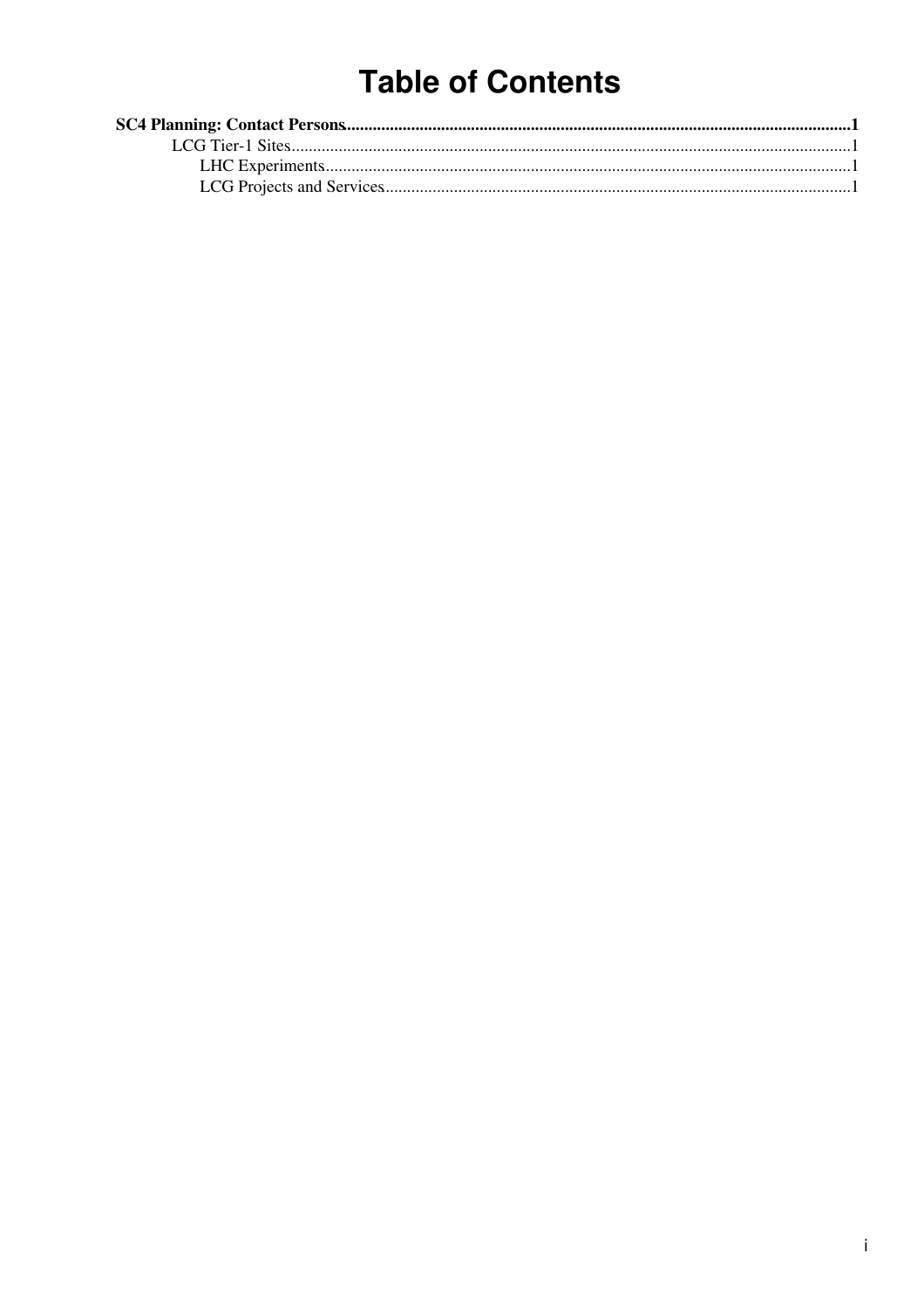## <span id="page-1-0"></span>**SC4 Planning: Contact Persons**

Modified on: 2007-02-14

## <span id="page-1-1"></span>**LCG Tier-1 Sites**

- ASGC: Jason Shih
- CC-IN2P3: Fabio Hernandez
- CERN: Tim Bell
- FZK: Holger Marten
- INFN: Tiziana Ferrari, Luca Dell'Agnello
- NDGF: Michael Gronager
- PIC: Gonzalo Merino
- [RAL](https://twiki.cern.ch/twiki/bin/view/LCG/RAL): Andrew Sansum
- SARA-NIKHEF: Kors Bos
- TRIUMF: Reda Tafirout
- US-ATLAS: Bruce Gibbard
- US-CMS: Jon Bakken

### <span id="page-1-2"></span>**LHC Experiments**

- ALICE: Latchezar Betev
- ATLAS: Dario Barberis
- CMS: Ian Fisk
- LHCb: Ricardo Graciani

#### <span id="page-1-3"></span>**LCG Projects and Services**

- VOMS: Vincenzo Ciaschini
- myproxy: Maarten Litmaath
- BDII: Laurence Field
- FTS: Gavin McCance, James Casey
- FPS: Gavin McCance, James Casey
- LFC: Jean-Philippe Baud
- lcg-utils: Jean-Philippe Baud, James Casey
- GFAL: Jean-Philippe Baud
- RRS: Gavin McCance
- Staging Service: Gavin McCance, James Casey
- RB: Francesco Prelz
- CE: Massimo Sgaravatto
- glexec: Gerben Venekamp, Martijn Steenbakkers
- gPBOX: Andrea Ferraro
- R-GMA: Steve Fischer
- GridICE: Sergio Fantinel
- DGAS: Andrea Guarise
- APEL: Dave Kant
- POOL: Dirk Duellmann
- ROOT: Fons Rademaker
- VOBOX: Simone Campana
- CASTOR2: Olof Barring
- dCache: Michael Ernst
- DPM: Jean-Philippe Baud
- Distributed Databases (LCG3D): Dirk Duellmann